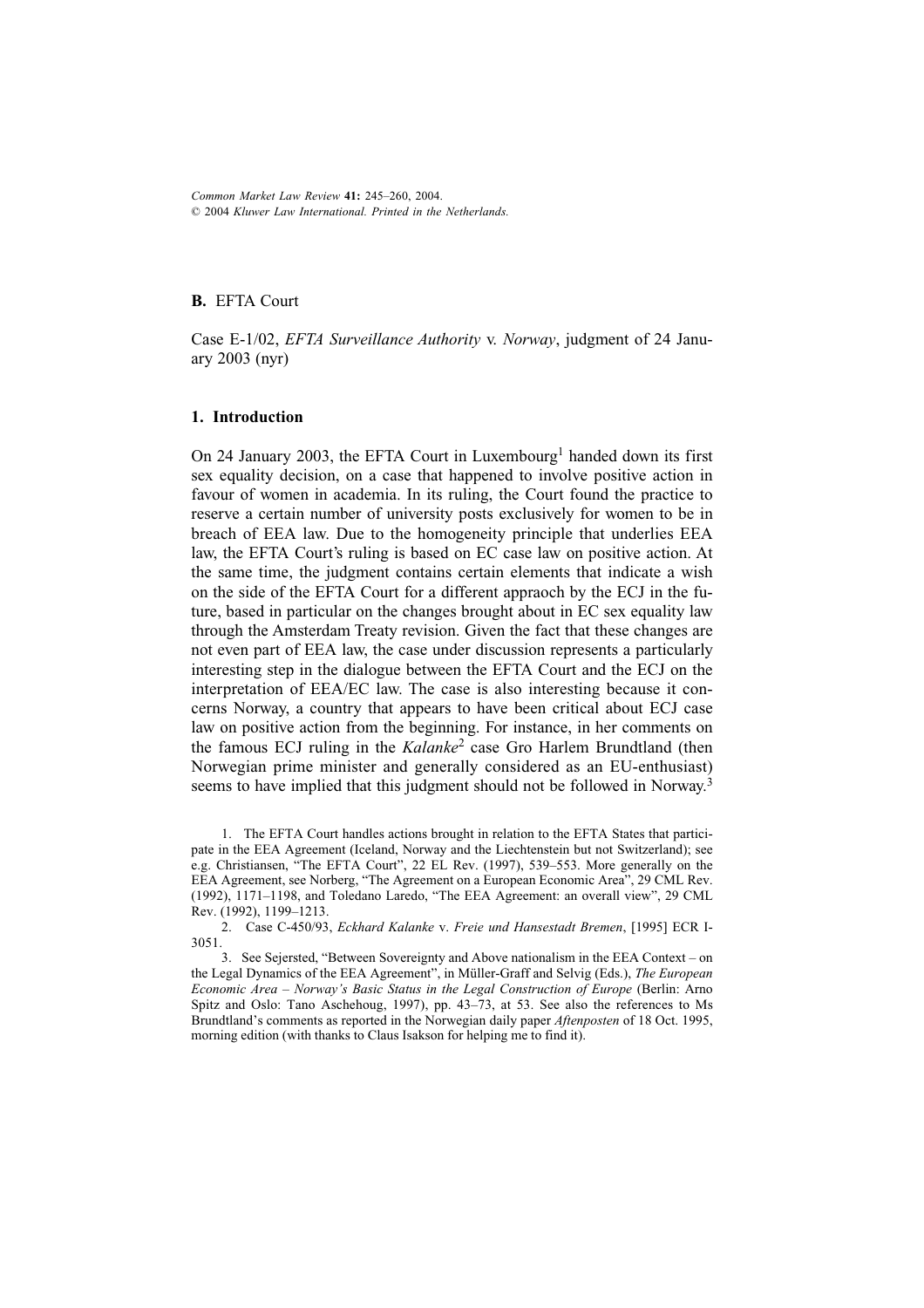In the meantime, the relevant EC case law reflects an important development that goes well beyond the narrow approach of *Kalanke.* The case now decided by the EFTA Court therefore also raises the question how much room is left (or should be left) for positive action.

### **2. Facts and legal background**

The action in the case under discussion was brought by the EFTA Surveillance Authority (henceforth: ESA) against Norway in the framework of enforcement proceedings based on Article 31(2) of the Surveillance and Court Agreement<sup>4</sup> (SCA). ESA, which in many ways is the equivalent to the Commission under EC law (and by whom it was supported in the present case), sought a declaration that by maintaining in force a rule allowing for the reservation of academic posts exclusively for women, Norway failed to fulfil its obligations under EEA law.

According to ESA, Norway infringed Articles 7 and 70 EEA as well as a number of specific sex equality law provisions. Article 7 EEA provides that acts referred to or contained in the Annexes to the Agreement or in decisions of the EEA Joint Committee are binding on the Contracting Parties. Article 70 EEA obliges the Contracting Parties to promote the principle of equal treatment for men and women by implementing the provisions specified in Annex XVIII to the Agreement.<sup>5</sup> Point 18 of this Annex mentions the Second Equal Treatment Directive in its original version.6 At the material time, the revised version<sup>7</sup> had not yet<sup>8</sup> been made part of EEA law. According to ESA, Norway infringed Articles 2(1), (2(4) and 3(1) of the Directive (in the original version). Article 2(1) prohibits direct and indirect discrimination on grounds of sex within the Directive's field of application (essentially, employment matters other than pay and social security). Article 3(1) repeats this

 4. Agreement between the EFTA States on the Establishment of a Surveillance Authority and a Court of Justice, text available at www.eftacourt.lu/esacourtagreement.asp.

 5. The only substantive sex equality provision that can be found in the EEA Agreement itself is Art. 69 EEA, concerning equal pay for men and women. Its wording corresponds to the former Art. 119 EC (pre-Amsterdam version).

 6. Directive 76/207/EEC on the implementation of the principle of equal treatment for men and women as regards access to employment, vocational training and promotion, and working conditions, O.J. 1976, L 39/40.

 7. Directive 2002/73/EC amending Council Directive 76/297/EEC on the implementation of the principle of equal treatment for men and women as regards access to employment, vocational training and promotion, and working conditions, O.J. 2002, L 269/15.

 8. In the Offical Journal, where the amending Directive is published, it is explicitly noted that this is a text with EEA relevance. Making it part of that legal order is essentially a matter of time.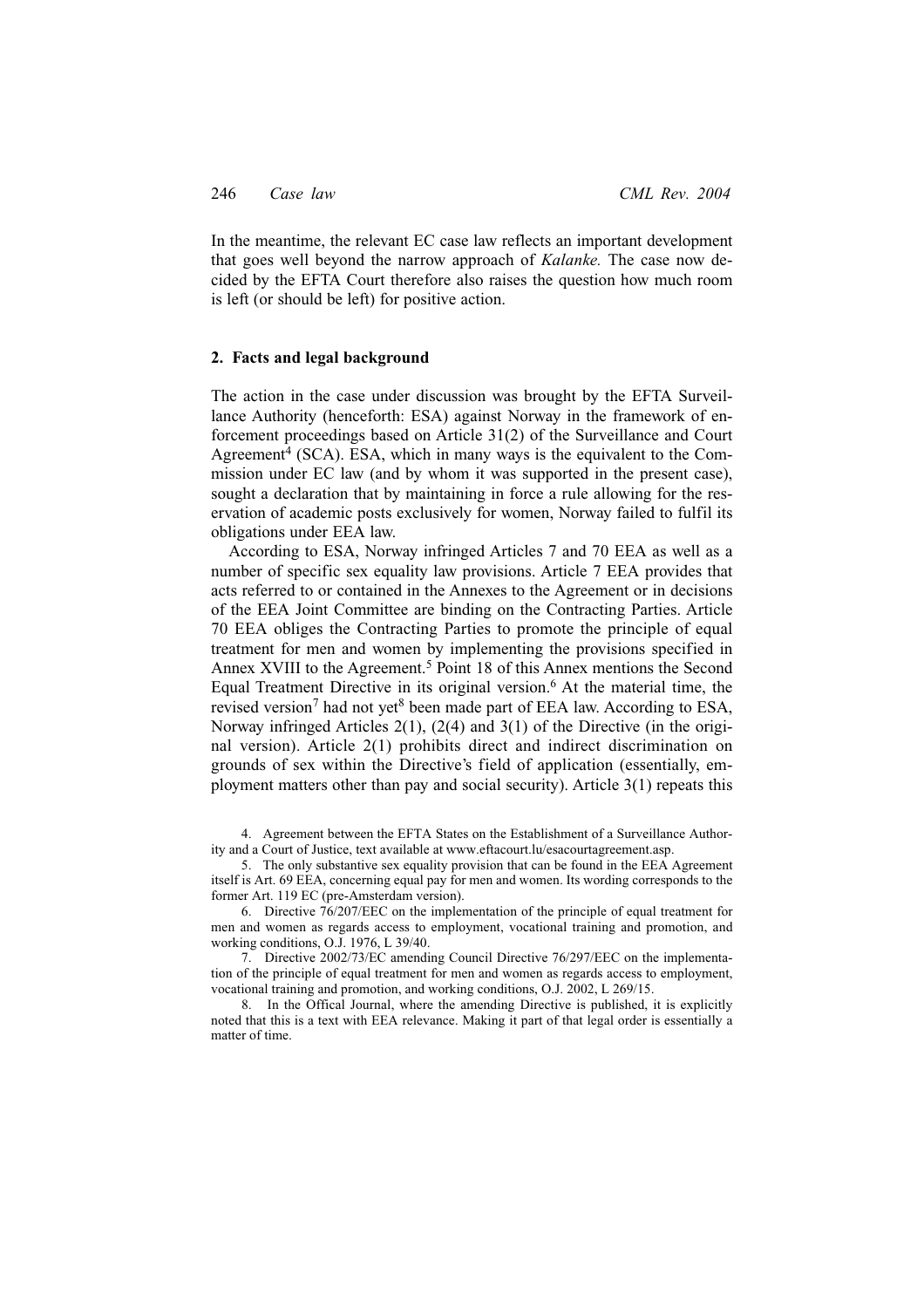prohibition specifically with respect to access to jobs or posts, whatever the sector of branch of activity and whatever the level of the occupational hierarchy. According to Article 2(4), the Directive "shall be without prejudice to measures to promote equal opportunity for men and women, in particular by removing existing inequalities which affect women's opportunities".

ESA's complaint in the case under discussion related to one particular aspect of Norway's sex equality policy. This policy included a variety of measures, among them target measures for new professorship posts, priority in allocation of positions in fields with less than 10 percent female academics and in fields with a high proportion of female students and graduates. These elements were not considered unlawful and, accordingly, not challenged by ESA (a fact that is emphasized by the EFTA Court in its decision, para 54). ESA's criticism related solely to national legislation concerning universities and colleges that made it possible to advertise academic posts as open only to members of the underrepresented sex. Based on this legislation, the University of Oslo earmarked a number of permanent positions and of post-doctoral research grants for women. In the year 1998, the latter included 20 grants allocated to the university by the Norwegian Government. These posts were created specifically in order to improve the recruitment base for highlevel academic positions and they were explicitly targeted at fields were the recruitment of women needed to be strengthened. During the years 1998 to 2001, the University of Oslo earmarked another 29 (out of a total of 179) post-doctoral appointments and 4 (out of a total of 227) permanent academic positions for women. ESA looked into the matter after having received a complaint on this practice. It informed the Norwegian Government that according to ECJ case law, measures promoting women could be regarded as compatible with EEA law only if they did not automatically and unconditionally give priority to women, if men and women are equally qualified and if the candidates are subject to an objective assessment that takes into account their specific personal situations. Since this was not so in the case at hand, ESA considered that Norway infringed EEA law. The Norwegian Government did not agree with this assessment. Whilst admitting that by allowing academic positions to be earmarked for women, the national law provided for an automatic and unconditional preference for one sex, the Government argued that there was nevertheless no breach of EEA law (the arguments brought forward in that context are discussed in the following section of this case note). Faced with the Norwegian Government's opposition, ESA brought the case to the EFTA Court.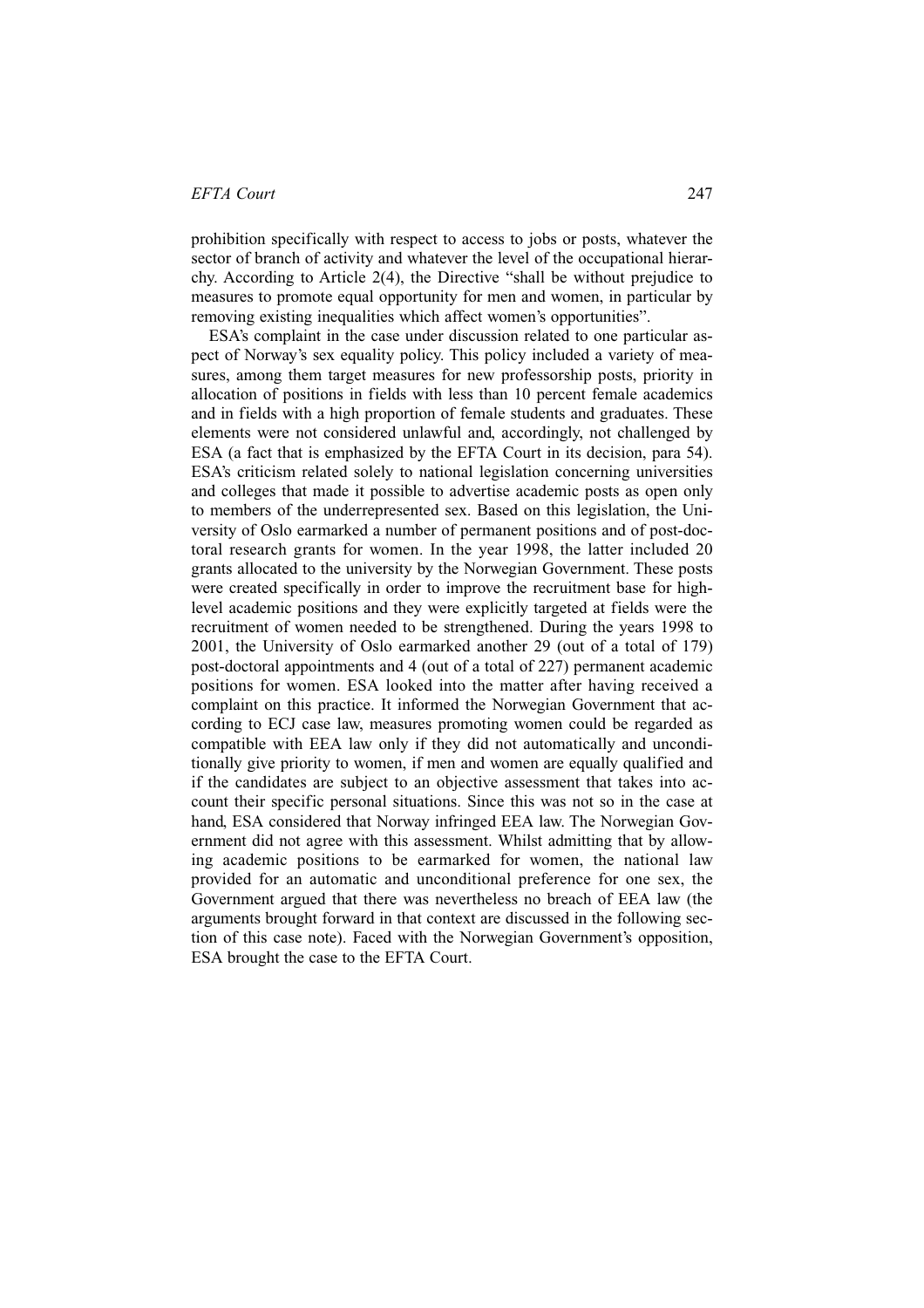### **3. The Court's ruling**

The Court's final conclusion was that Norway had failed to fulfil its obligations under EEA law in the area of sex equality law (para 59). This finding is due to the Court's strict adherence to the homogeneity objective underlying EEA, an objective that is recalled at the very beginning of the considerations where the Court mentioned Article 6 EEA and Article 3(2) ESA/Court Agreement according to which "the case law of the Court of Justice of the European Communities is relevant for the EFTA Court when interpreting the Directive" (para 36). Thereafter, the Court dealt with two distinct issues, namely positive action (which made up the bulk of the judgment) and genuine occupational requirements (which took up one paragraph only). In the latter context, Norway argued that Article 2(2) of the Directive is applicable in the case at hand, since the allocation of earmarked positions within the University of Oslo is premised on a need for female members of faculty that are able to meet the students' legitimate needs. The Court simply observed that there is no support either in the wording of the law nor in ECJ case law, where Article 2(2) has primarily been applied in the context of public security regarding policing and military activities (para 46).

In the relation to positive action, the Court began by pointing out the most important elements of the ECJ case law from which it concluded (in para 43, referring to *Lommers*<sup>9</sup>):

"As the case law outlined above shows, the Court of Justice of the European Communities has accepted as legitimate certain measures that promote substantive equality under Article 2(4) of the Directive. In determining the scope of a derogation from an individual right, such as the right to equal treatment of men and women laid down by the Directive, regard must, however, be had to the principle of proportionality, which requires that derogations remain within the limits of what is appropriate and necessary in order to achieve the aim in view and that the principle of equal treatment be reconciled as far as possible with the requirements of the aim pursued ...."

In the following assessment of the specific case at hand, the Court refuted both the factual and the legal arguments brought forward by Norway in defence to ESA's allegations. In this case note, the *factual arguments* will only be mentioned, but not further discussed. First, Norway argued that there was in fact no disadvantage of men because the research positions in question were new posts constituting an extension of the total number of available posts. The Court (para 52) found it unlikely that the earmarking scheme does

 9. Case C-476/99, *H. Lommers* v. *Minister van Landbouw, Natuurbeheer en Visserij*, [2002] ECR I-2891.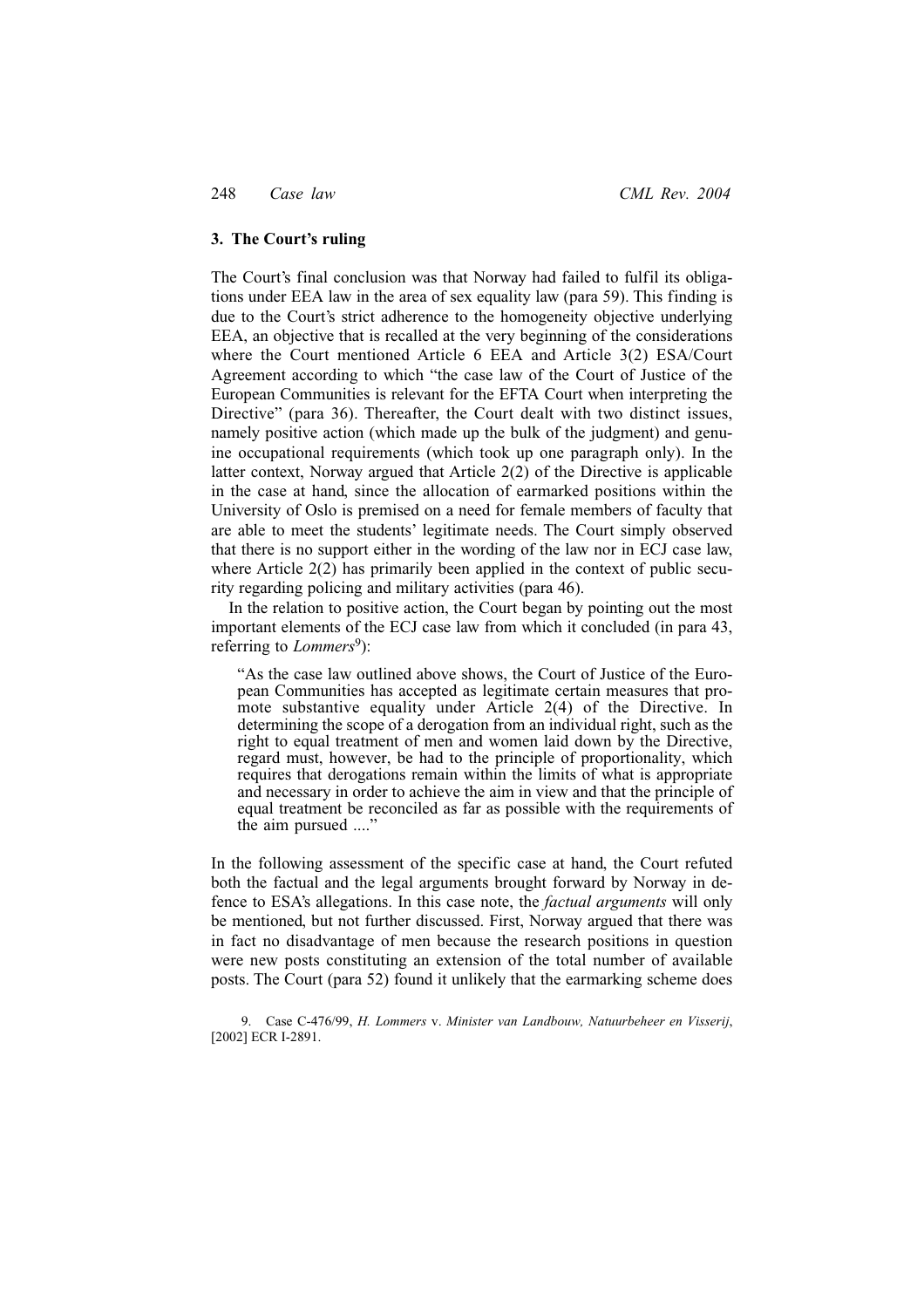not influence the number of future vacancies open to men. It added that Norway had not even alleged that the situation could be different in the specific case at hand (which seems to indicate that the argument might have force if better underpinned). The Court was even briefer regarding the argument that the posts in question are of a temporary nature because they will lapse at the latest when the professor retires. This the Court simply refused to accept (para 53).

Norway's *legal arguments* can be divided into three groups, the first of which is based on a comparison of the specific measures at issue with those mentioned in existing ECJ case law. The EFTA Court disagreed with the view that the Norwegian case goes less far than *Lommers* which involved a reservation of all rather than only of some places for women, as in the Norwegian case. According to the Court, *Lommers* differed in that it was characterized by a flexibility clause, an element that was missing in the Norwegian case (para 47). The Court also denied that the contested measures are significantly less disadvantageous to men than those at issue in *Abrahamsson*<sup>10</sup> in so far as men are not exposed to the adverse effect of a rejection on their reputation as researchers. According to the EFTA Court, the case at hand actually goes further in that it does not provide for a selection procedure involving an assessment of all candidates (para 51). The Court further refused the argument that the present case is very similar to *Badeck*11 as far as training is concerned, by noting that the measure at issue in that earlier case did not provide for a totally inflexible system (paras. 49 and 50). Finally, the Court observed that *Schnorbus* concerned a special constellation which is why the ECJ's findings in that case are not applicable in the present circumstances (para 48).

A second group of legal arguments brought forward by Norway relates to the conceptual level. First, Norway emphasized the importance of proportionality, arguing that since the measures in question are temporary and form part of a special programme favouring women in a last attempt to achieve a more balanced representation of the sexes (all other measures had failed), they have to be considered proportionate. According to Norway, even discriminatory effects of such measures can be counterbalanced by an objective fact, such as the under-representation of women, as long as the measures do not exceed what it necessary. In particular, the extremely limited number of all new temporary and permanent appointments is of importance when assessing proportionality. In its decision, the EFTA Court only mentioned, but

 <sup>10.</sup> Case C-407/98, *Katarina Abrahamsson and Leif Anderson* v. *Elisabet Fogelqvist*, [2000] ECR I-5539.

 <sup>11.</sup> Case C-158/97, *Georg Badeck and Others* v. *Landesanwalt beim Staatsgerichtshof des Landes Hessen*, [2000] ECR I-1875.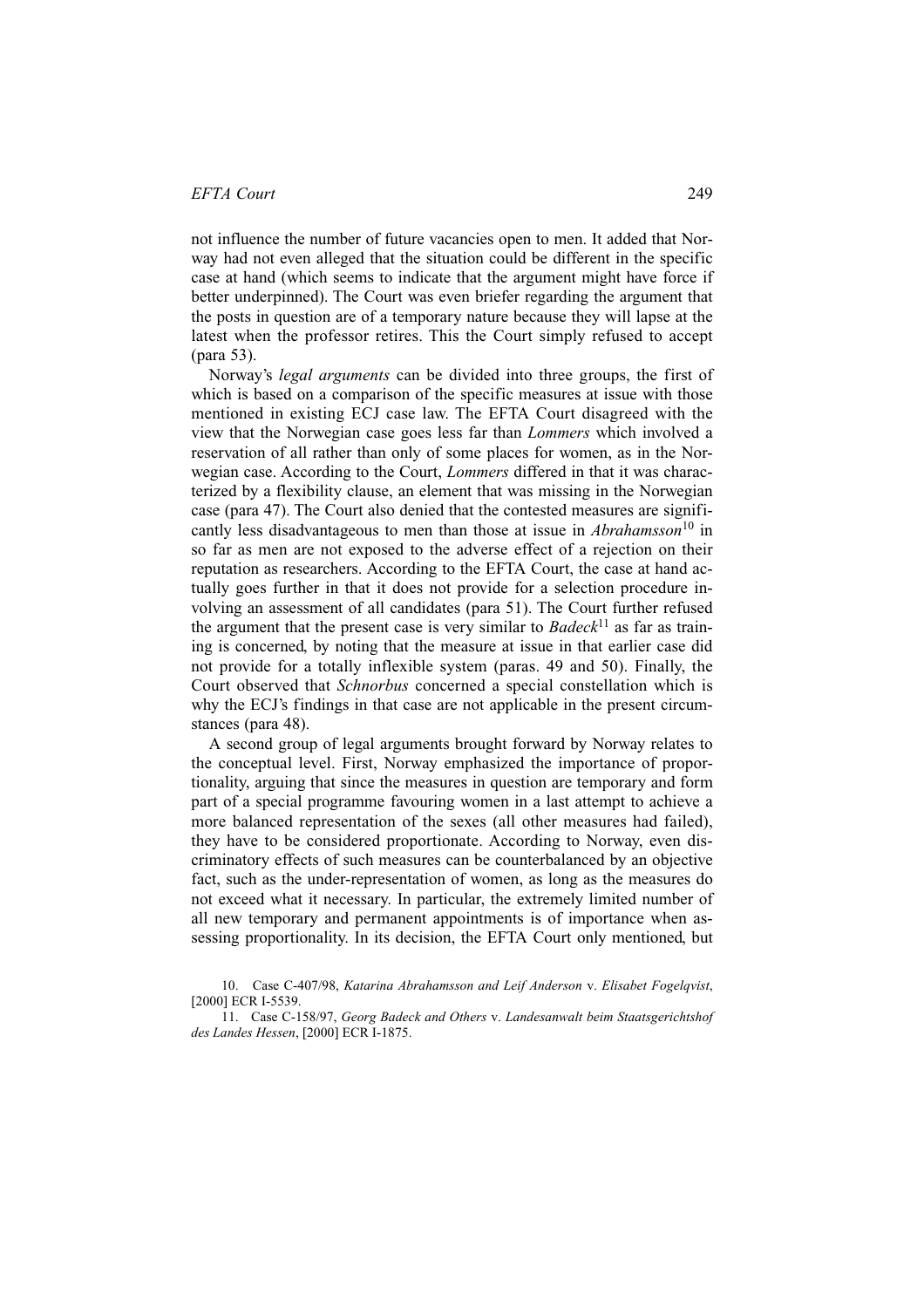did not elaborate on, the issue of proportionality. Instead, it emphasized the following three elements in particular: first, the requirement that, as a matter of principle, there must be a possibility that the best-qualified candidate obtains the post (para 45), further and in the same context, the importance of the criteria for assessing the qualifications of candidates (including the importance of female life experience in that context; para 57) and, finally, the requirement that positive action measures must provide for a certain degree of flexibility in that they must not give absolute and unconditional priority to female candidates (paras. 45 and 54).

Another conceptual argument brought forward by Norway was that positive action in favour of women should be seen as a positive aspect of equality. In that context, the Norwegian Government invited the EFTA Court to adopt an alternative to the interpretation of the Directive developed by the Court of Justice under which positive action measures are legally defined as derogations from the prohibition of discrimination. Instead, such measures should be interpreted as aimed at sex equality in practice or as an intrinsic dimension of the prohibition of sex discrimination. The EFTA Court declared itself unable to accept that invitation, due to the homogeneity objective underlying the EEA Agreement (para 45).

As a third conceptual argument, Norway maintained that Article 141(4) EC and the amending provisions to the Directive should be applied by analogy. In that regard, the Court simply observed that these provisions have not been part of EEA law and therefore cannot apply (para 55). The Court nevertheless remarked that the important changes in EC sex equality law through the Amsterdam revision should have consequences for the interpretation of law (para 56).

Finally, the Norwegian Government also referred to various provisions of public international law relating to positive action, including in particular Article 4 of the United Nation's Convention on the Elimination of All Forms of Discrimination Against Women (CEDAW). In that regard, the Court observed that the contested measures cannot be justified under public international law because the relevant provisions are permissive rather than mandatory. As far as CEDAW is concerned, the Court pointed out that it was already in force in the EU Member States when the ECJ rendered its positive action judgments (para 58).

# **4. Comments**

In the following comment on the judgment, I will focus on five issues. I will begin with some remarks on Norway's argument relating to Article 2(2) of the Directive (which, in my opinion, was not taken sufficiently seriously by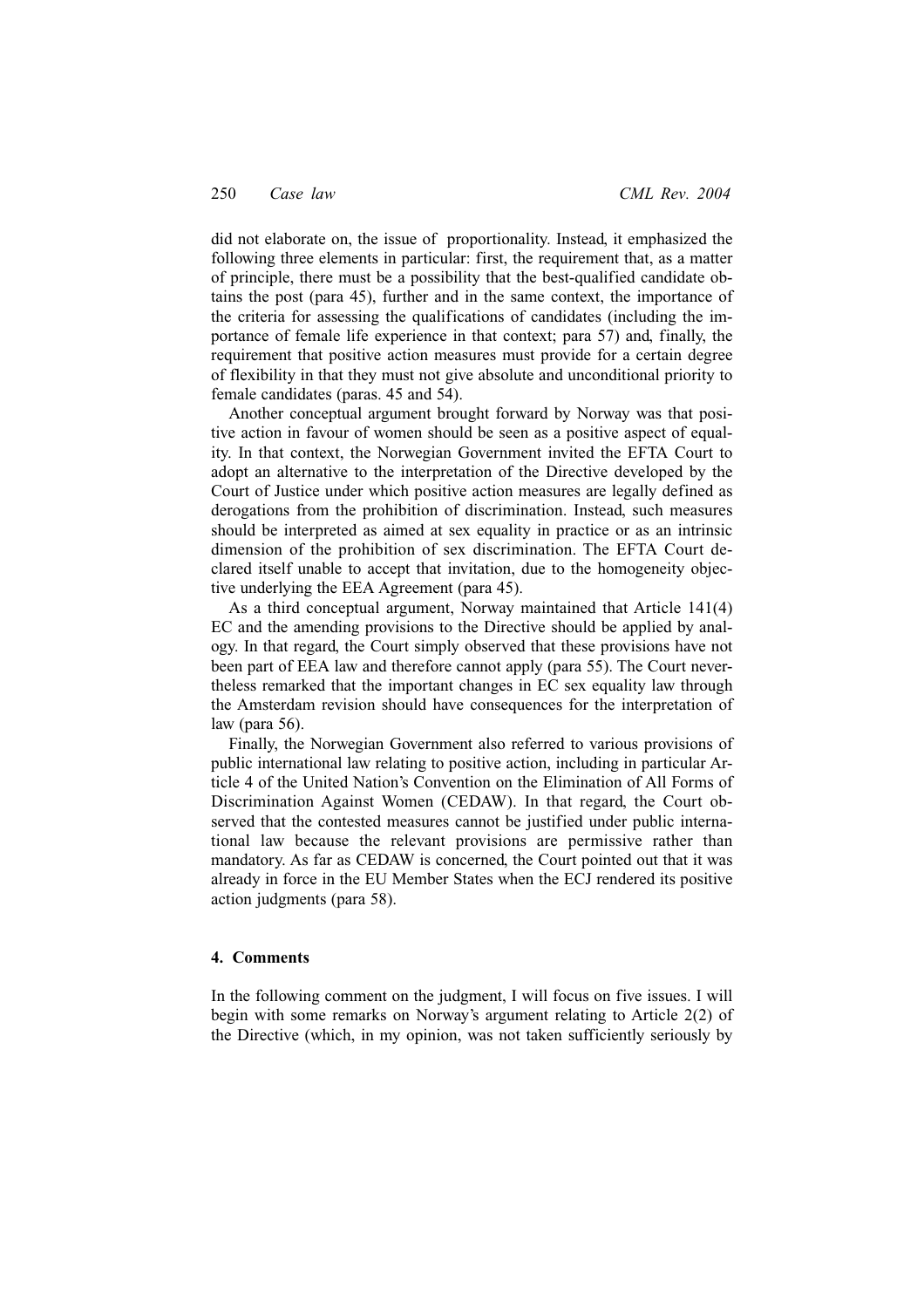the Court). In relation to positive action, I will first address temporary special measures under CEDAW (which, I will argue, may be compulsory in certain circumstances). In the context of EC law, I will recall some important lessons from ECJ case law (which, I believe, now puts a particular emphasis on the requirement of proportionality), then turn to the plea for a redefinition of the concept of discrimination (often found in academic writing) and, finally, make some comments on the homogeneity principle and the dialogue between the EFTA Court and the Court of Justice.

#### 4.1. *Occupational requirements (Article 2(2) of the Directive)*

To my knowledge, Article  $2(2)$  of the Directive (in its original version)<sup>12</sup> has never been evoked before the Court of Justice as relevant in the context of positive action measures. Norway's argument that the earmarking of academic positions for women is premised on a need for female members of faculty that are able to meet the students' legitimate needs therefore appears to be a new feature in the EC/EEA case law. It recalls the argument of diversity, often heard in the U.S. American discourse on positive action at universities, in particular in relation to the admission of students. There, the argument is that diversity of the *student* body is required in the interest of the students. In the case under discussion, the same argument relates to the *teaching* body but still in the context of the students' interest. It should be noted that, as such, the argument relates to the *environment* in which the professors' work is to be carried out rather than to the work itself. Given that Article 2(2) of the Directive refers to occupational activities and training "for which, by reason of their nature *or the context in which they are carried out*, the sex of the worker constitutes a determining factor" (emphasis added), it is submitted that the Court should have looked at this argument more closely, rather than simply dismissing it with a few general remarks. Obviously, the fact that the cases so far decided by the ECJ in this context primarily related to public security regarding policing and military matters does not mean that this is the only possible context in which the provision can be important. In addition, I would argue that the ECJ's decision in *Sirdar*13 was in fact based on a wide rather than a narrow interpretation of Article 2(2) of the Directive and that, again, this does not necessarily have to apply only in the context of public security.

 <sup>12.</sup> In the amended Directive (see *supra* note 7), this is now Art. 2(7).

 <sup>13.</sup> Case C-273/97, *Sirdar* v. *The Army Board, Secretary of State for Defence*, [1999] ECR I-7403.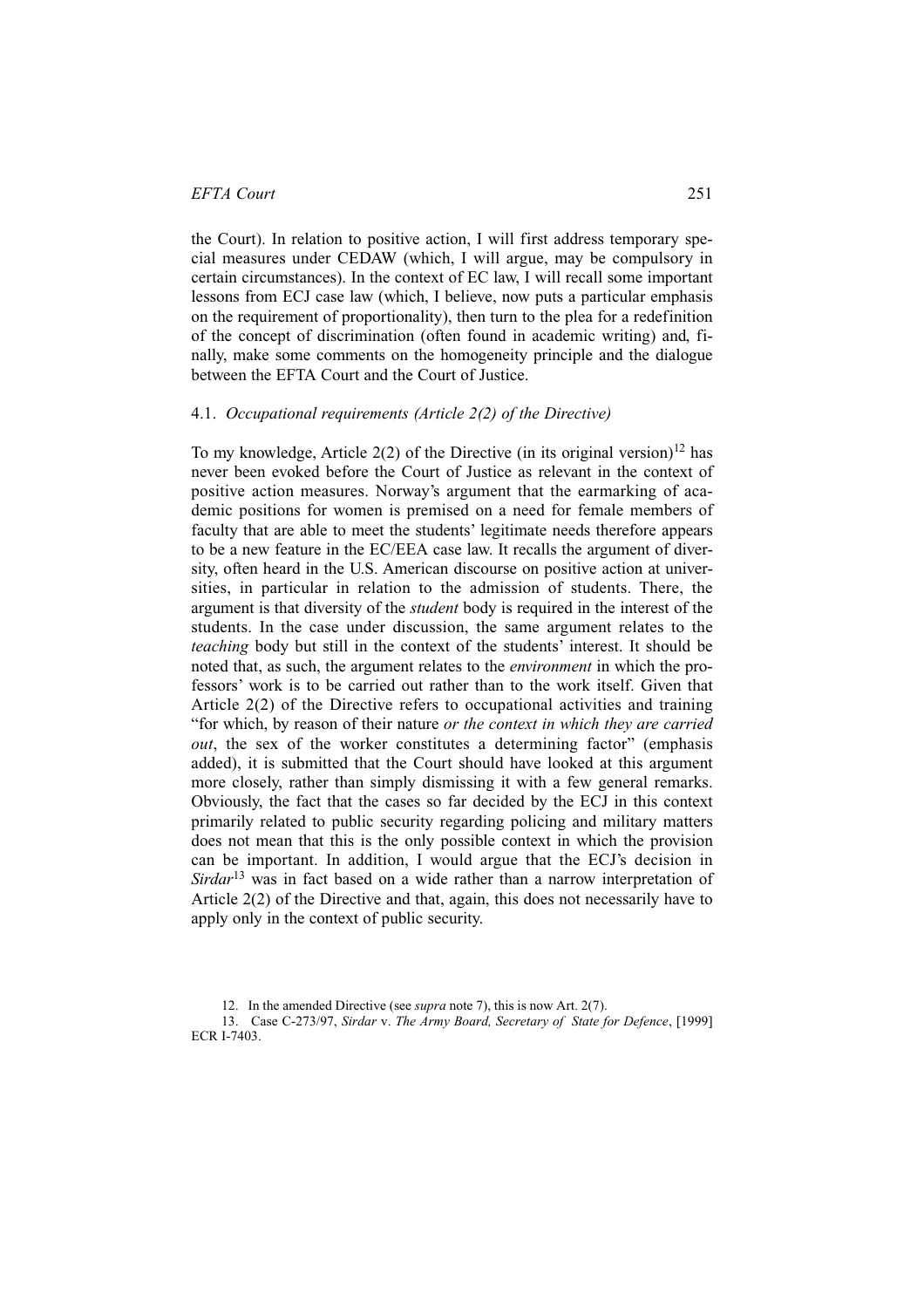#### 4.2. *Temporary special measures under the CEDAW*

As far as positive action under public international law is concerned, I would like to raise an issue relating to the one Convention that specifically addresses discrimination against women, namely CEDAW.14 According to the Court, that Convention is of no help in the present case for two reasons. First, it was already in force when the ECJ handed down its positive action decisions. This is essentially a homogeneity argument, based on the thought that the ECJ never found an infringement of the CEDAW and this is, therefore, binding on the EFTA Court. In fact, the ECJ never even mentioned the Convention in its positive action case law. Consequently, arguments relating to CEDAW are a novelty at the level of the EEA and EC law. As such, they presented the EFTA Court with the possibility to be the first of the two Courts to rule on the matter. However, the substantive remark made by the Court in that regard does not promise much good for such an assessment: according to the Court, the positive action provisions in public international law are clearly permissive rather than mandatory. It is submitted that this is too simple an assessment, in particular as far as CEDAW is concerned. In Article 4(1), that Convention contains a provision that specifically addresses what it terms temporary special measures (TSM). It states that a TSM "aimed at accelerating de facto equality between men and women shall not be considered discrimination as defined in the present Convention". The Committee on the Elimination of Discrimination against Women is presently preparing a General Recommendation relating to the meaning and the reach of this provision. This Recommendation, once adopted, may well reflect an approach that is different from that reflected in the EFTA Court's considerations. This is apparent from the building blocks for a General Recommendation on Article 4(1) that were developed by an expert meeting held in October 2002 at the University of Maastricht.<sup>15</sup> In their conclusions, the experts emphasize the mandatory (rather than only permissive) role nature of TSMs. They explain:<sup>16</sup> "The mandatory nature of TSMs flows from the combined reading of Articles 1/5 and 24 in which States are required to take all appropriate and necessary measures to effectively put an end to all forms of

 14. For the text of and explanations on the Convention, see www.un.org/womenwatch/ daw/cedaw.

 15. The text of the meeting's conclusion is printed in full in the Dutch Journal for women and law, *Nemesis*, together with an introduction by the rapporteur, Rikki Holtmaat (2003) *Nemesis*, katern, 35–42. The proceedings have since been published: Boerefijn, Coomans, Goldschmidt, Holtmaat, Wolleswinkel (Eds.), *Temporary Special Measures – Accelerating de facto Equality of Women Under Article 4(1) UN Convention on the Elimination of All Forms of Discrimination Against Women* (Intersentia, Antwerpen, 2003).

16. Holtmaat, *idem*, at 40.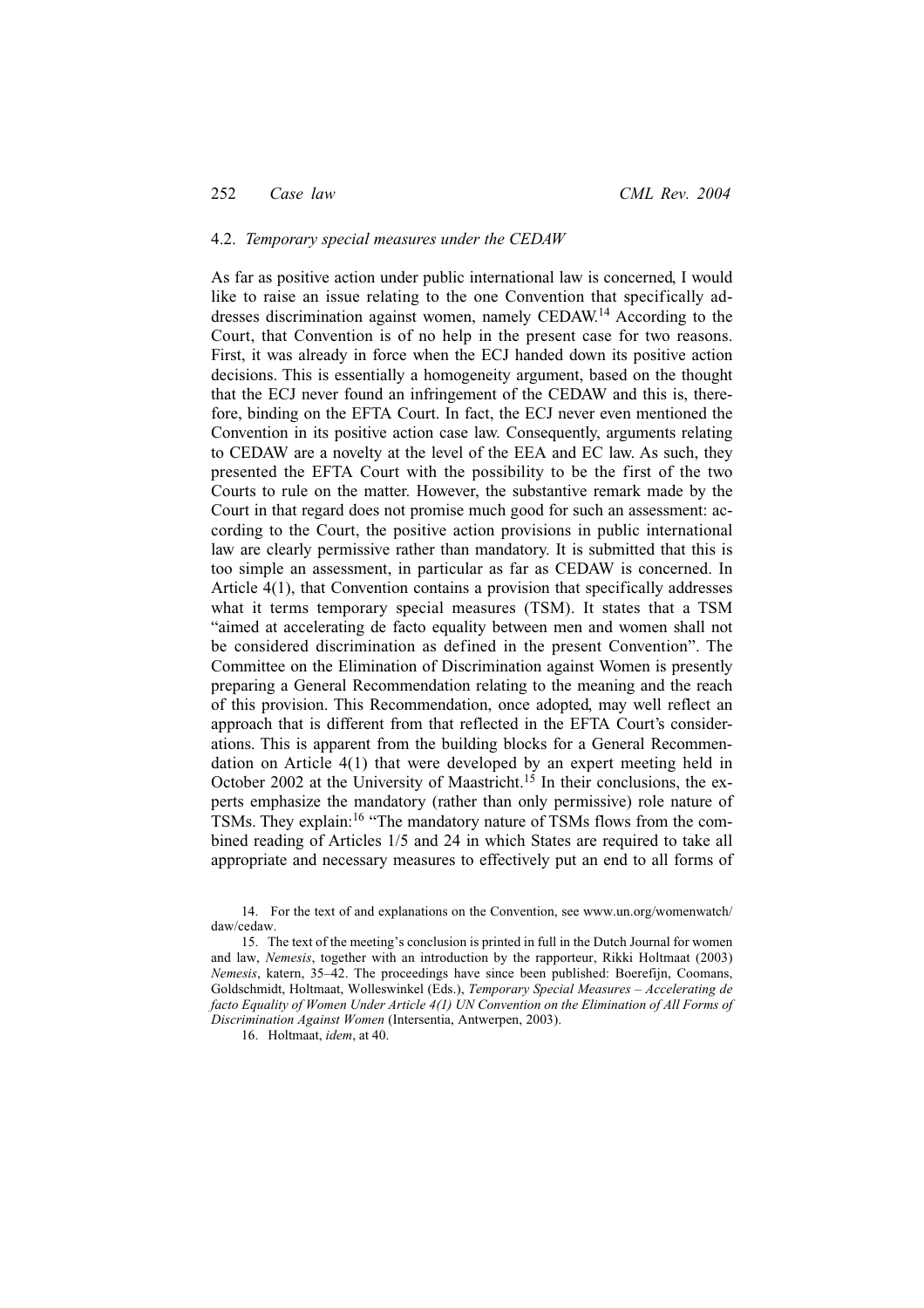discrimination against women. The mandatory nature of TSMs is also expressed in the Articles (6–16) that require that States *shall* take all *appropriate* measures. TSMs can provide the appropriate and necessary mechanisms to accelerate the improvement of the *de facto* position of women. In so far as they can bring about this result *and* this result cannot be achieved otherwise, i.e. is *necessary*, they are also mandatory." The experts agree that Article 4(1) by itself does not impose a positive duty on the States that are signatories to the Convention. They argue that Article 4(1) is explanatory in nature in that it states that TSMs do not constitute discrimination (hence my aversion to the term "positive discrimination" which I consider a contradiction in terms in the present context). By contrast, the legality of TSMs cannot be judged on the basis of this provision alone which has to be seen in the broader context of the Signatory States' obligations under the Convention to improve the position of women. In my opinion, this reasoning is both convincing and appropriate. It is therefore unfortunate that it is not reflected in the EFTA Court's considerations.

### 4.3. *Important lessons from ECJ case law on positive action*

Turning from public international law to EC law on positive action, I do not find it necessary to discuss the EFTA Court's interpretation of the existing EC case law in detail as I believe that, on the whole, it is correct.<sup>17</sup> In my analysis, the decisive elements in order to assess whether a given measure can be regarded as lawful positive action in favour of women are still those indicated in the *Badeck*<sup>18</sup> ruling (para 23), namely:

"[A] measure which is intended to give priority in promotion to women in sectors of the public service where they are under-represented must be regarded as compatible with Community law if

– it does not automatically and unconditionally give priority to women when women and men are equally qualified,

– and the candidatures are the subject of an objective assessment which takes account of the specific personal situations of all candidates".

This test is indeed reflected in the EFTA Court's remarks on the existing ECJ case law on positive action. Nevertheless, three points merit special attention. The first relates to the guiding principles for the interpretation of Ar-

18. See note 11 *supra*.

 <sup>17.</sup> In particular, I agree that the *Schnorbus* case is not relevant for the present purposes because of its very special constellation. It is in fact not clear whether the Court's final finding in this case is based on the concept of objective justification (relevant in the context of indirect discrimination), on positive action under Art. 2(4) of the Second Equal Treatment Directive or on a lack of comparability (which concerns an earlier level of the analysis).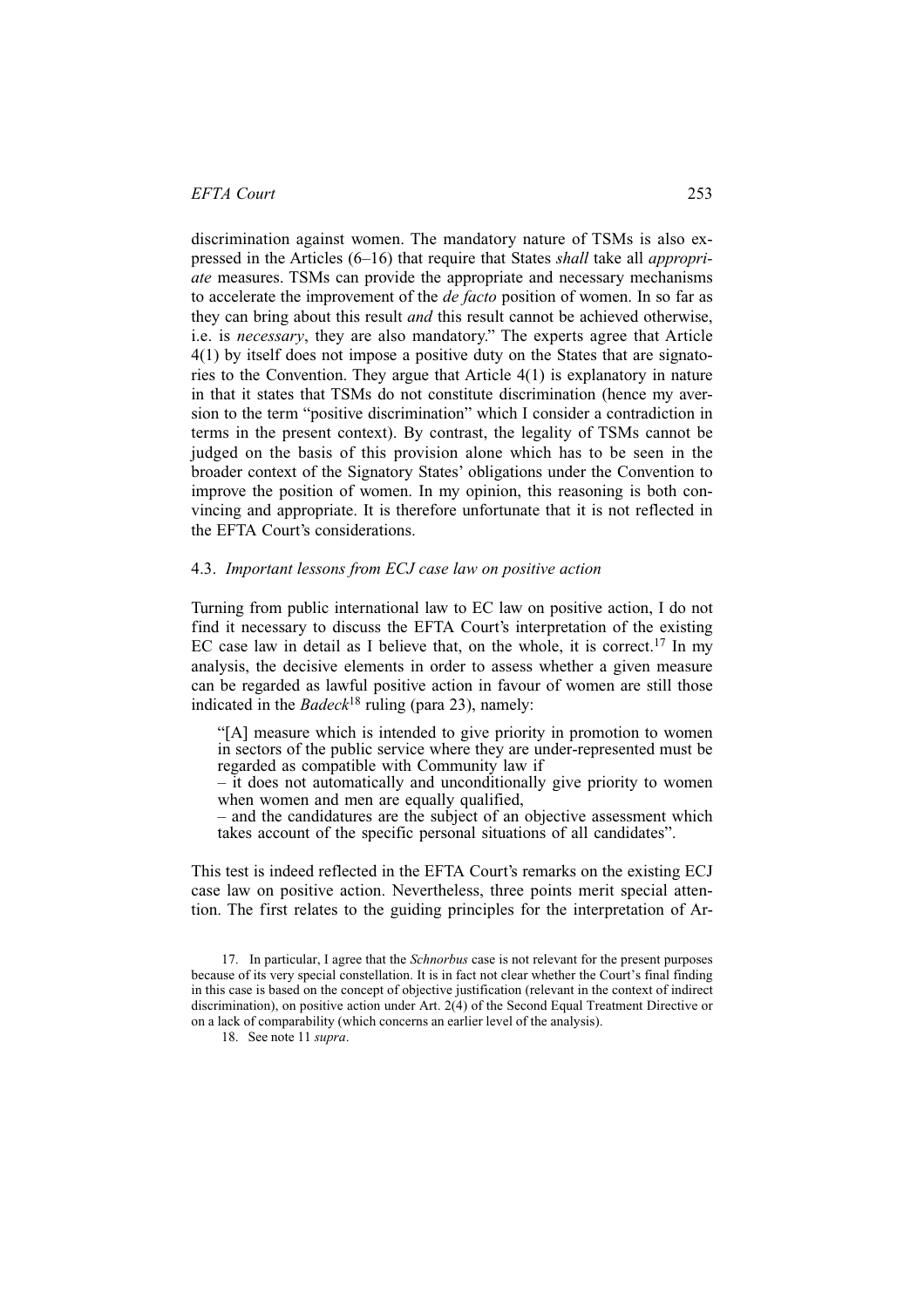ticle 2(4) of the Directive. In its most recent decision on positive action, *Lommers*, 19 the ECJ confirmed that it sees Article 2(4) as an exception to the individual right to equal treatment, an approach that has been long criticized both from within the Court (namely by a number of advocates general) and in numerous academic comments on the Court's case law. However, whilst in *Kalanke* the conclusion drawn by the Court from this starting point had been that Article 2(4) must be interpreted narrowly, it should be noted that this latter element is no longer present in *Lommers*. The Court now puts the emphasis on the principle of proportionality instead. As I have argued elsewhere,  $20$ this is a different approach which is to be welcomed. Against this background, Norway's insistence on the importance of the requirement of proportionality was very appropriate. The EFTA Court, however, whilst mentioning the ECJ's statement in *Lommers* on the importance of the principle of proportionality, does not observe that this is now the decisive test, rather than narrow interpretation (para 43). In my opinion, this point would have deserved more emphasis given that it is potentially far-reaching for judging the legality of positive action measures under EC/EEA law. The second point that is worth noting concerns the fact that the Norwegian measures involved not only permanent academic positions but also post-doctoral appointments. As these can be seen as training positions, the ECJ ruling in the case *Badeck*21 is of particular interest. The EFTA Court observes in that regard that "even for training positions, the law requires a system that is not totally inflexible" (para 50). According to Arndt,<sup>22</sup> the EFTA Court in saying so departed from ECJ case law. The author concludes that the Court did not make use of its full potential under the existing EC/EEA law when assessing the Norwegian measure. I would submit that this is analysis is not correct. In *Badeck*, the ECJ accepted a national measure that aimed to introduce strict result quotas that were handled independent of the candidates' qualification. In so far, this is indeed the most far-reaching decision on acceptable positive action that has come from the ECJ so far. However, it should be noted that according to the ECJ even a strict result quota of the type at issue in *Badeck* is not necessarily totally inflexible. The Court in this context noted that if there were not enough applications from women it was possible under the contested rules for more than half of the places to be taken by men, and that further the rule applied only to training places for which the State did not

19. See note 9 *supra*.

 20. Tobler, "Positive action under the revised second equal treatment directive", in AFFJ & EWLA (Ed.), *L'Egalité entre femmes et homes et la vie professionnelle. Le point sur les dévelopments actuels en Europe* (Paris: Editions Dalloz 2003), pp. 59–92, at 72.

21. See note 11 *supra*.

 22. Arndt, "Frauenquoten an der Universität Oslo und die Gleichbehandlungsrichtlinie", (2003) *European Law Reporter*, 138–144, at 142.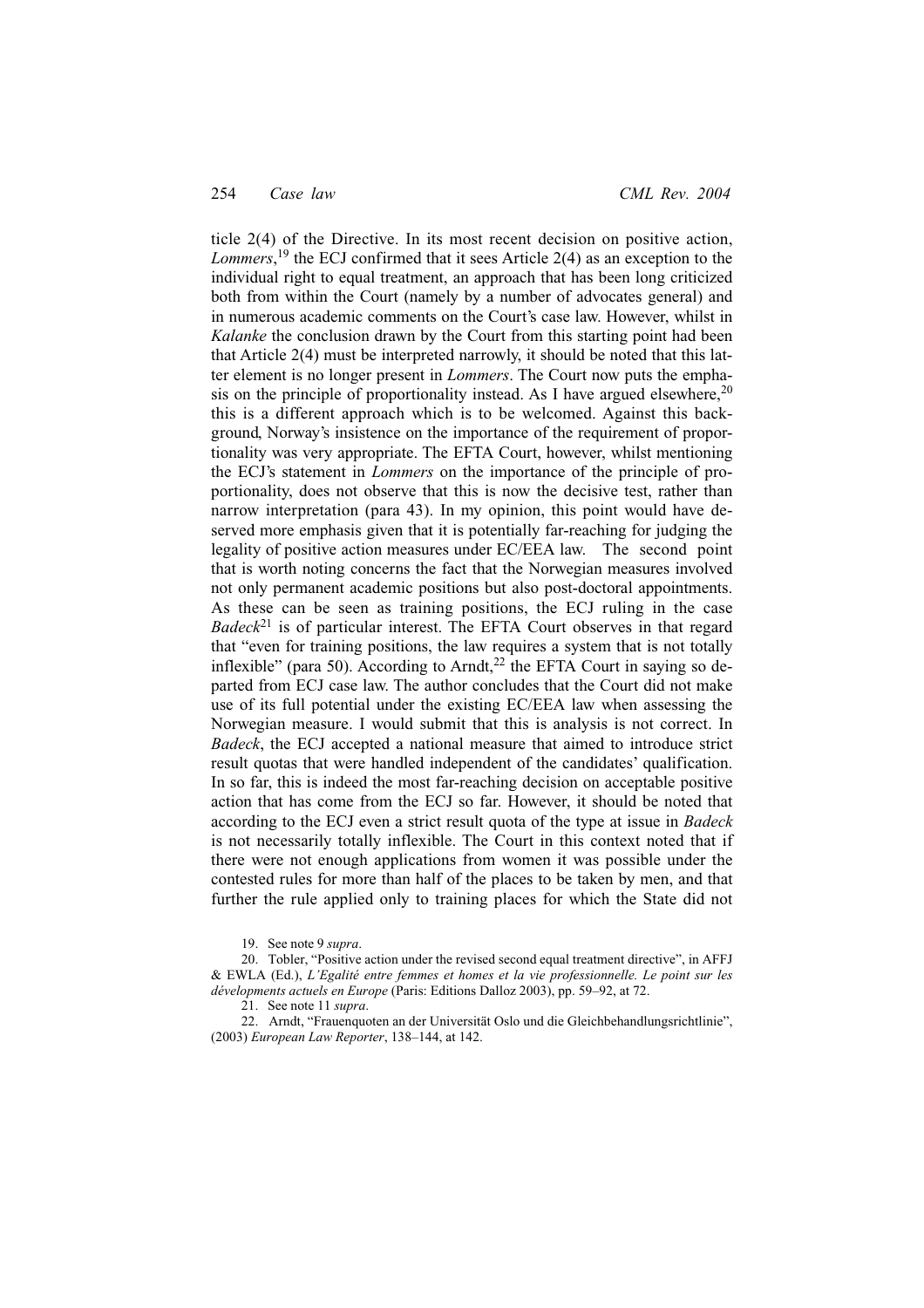have a monopoly (meaning that no male candidate was definitively excluded from training). In other words, the ECJ did not find the *Badeck* measure totally inflexible. It is true that the term "flexibility" may appear puzzling in this context because it concerns a different kind of flexibility than that provided by the traditional saving clauses characterizing the measures in, for instance, *Marschall*23 and *Lommers*. 24 However, *Badeck* simply serves to show that the Court, depending on the circumstances, may be willing to accept different types of flexibility. This appears also to be the interpretation by the EFTA (see also para 41) which therefore should not be understood as a departure by the EFTA Court from ECJ case law. It is my impression that the potential in practice of such a broad understanding is yet to be discovered.

#### 4.4 *Redefining non-discrimination in EC/EEA law*

Within the existing legal framework as described so far, the Court's finding of a breach of EEA sex equality law appears to be inevitable, in particular because the Norwegian measure did not provide for an individual assessment of the candidates and because it did not provide for any type of flexibility. This is, of course, not to say that the existing legal framework is satisfactory as such. After all, the grave under-representation of women in academia continues to exist, in the case of Norway even in spite of other positive action measures some of which had been in force for twenty years. Prof. Jutta Limbach, formerly the president of the German Constitutional Court, once called the university "the most retarded of all provinces".25 This might well lead to a situation where CEDAW requires truly effective measure to be taken. The fact that then such measures might run counter to EC/EEA law is, of course, disturbing. In the case under discussion, the feeling that the existing regional law is unsatisfactory is reflected in the argument by the Norwegian Government that the Court should adopt an alternative approach to the interpretation of the Second Equal Treatment Directive, namely one where positive action is not seen as a derogation from the principle of equal treatment but rather as an intrinsic dimension of the very prohibition of discrimination. In conceptual terms, this relates to the concept of substantive

 <sup>23.</sup> Case C-409/95, *Hellmut Marschall* v. *Land Nordrhein-Westfalen*, [1997] ECR I-6363.

 <sup>24.</sup> See note 9 *supra*.

 <sup>25.</sup> Limbach, "Die zurückgebliebenste aller Provinzen ist die Universität. Der unaufhaltsame Aufstieg der Frauen in der Wissenschaft und die weibliche Dürre bei den Professoren", in *Frankfurter Rundschau* of 8 Nov. 1994, p. 11; also Limbach, "Juristinnen im Wissenschaftsbetrieb – Feminisierung der Jurisprudenz?", in Rust (Ed.), *Juristinnen an den Hochschulen – Frauenrecht in Lehre und Forschung* (Baden-Baden: Nomos 1997), at pp. 15– 29, at 16.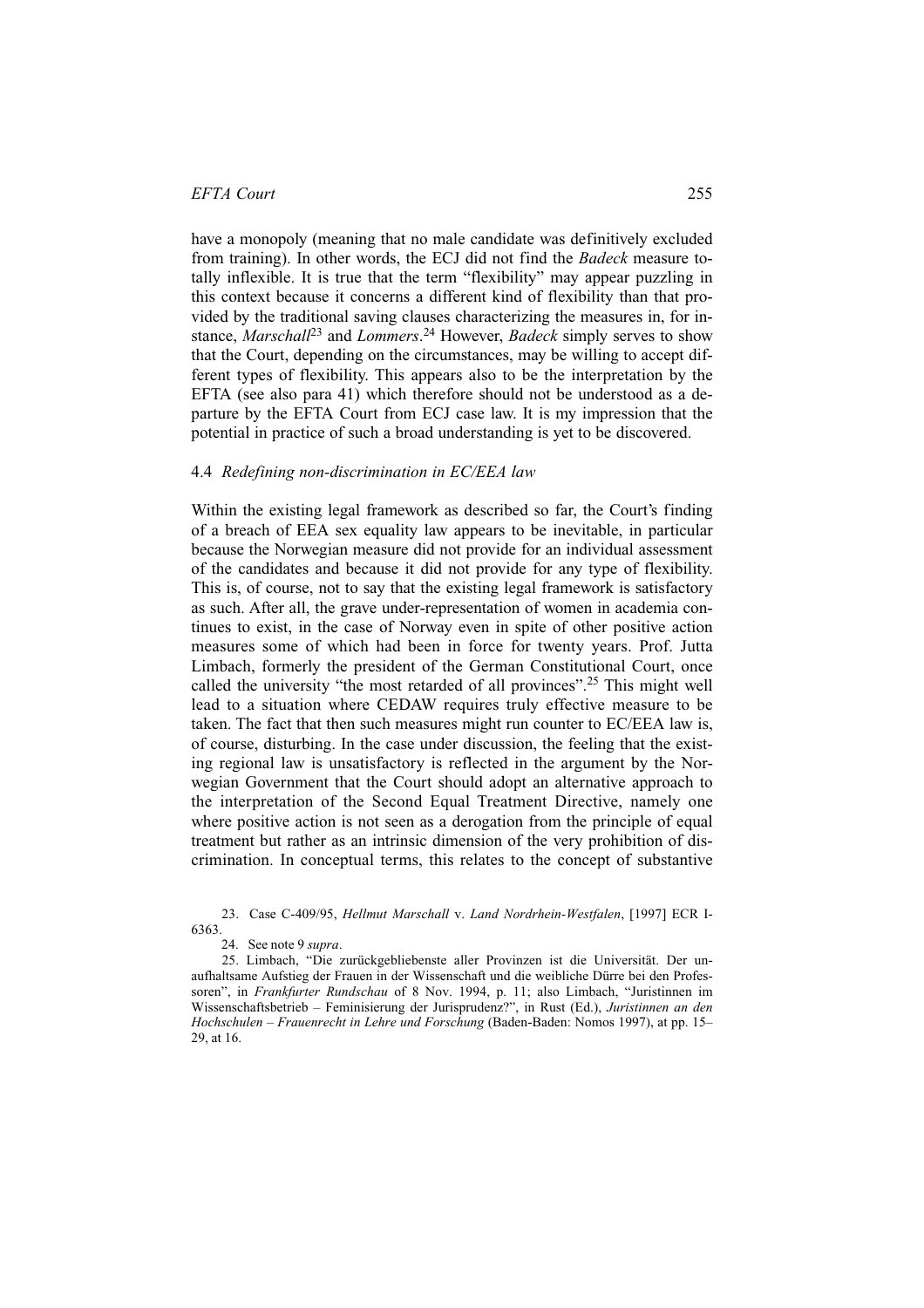### 256 *Case law CML Rev. 2004*

equality, according to which equality may require appropriate *different* rather than same treatment, namely where two situations are not comparable. To my knowledge it is for the first time that this argument is made in such a broad<sup>26</sup> sense before the ECJ or the EFTA Court. Whilst it is possible to perceive elements reflecting a substantive equality in ECJ sex equality case law, these concern specific and isolated issues only, rather than the general nature of the equality approach under EC law in a very broad sense.<sup>27</sup> In the case under discussion and in the specific context of positive action, the EFTA Court tries to make the best of these sparse elements by generally referring to substantive equality in the context of positive action (para 43). However, the limits to that approach are immediately made clear by its reference to the homogeneity objective underlying the EEA Agreement which, according to the Court, obliges it to adhere to the derogation construction mentioned earlier. In that sense, both EC and EEA law are still far away from a truly substantive equality approach. It is against that background that it is argued in academic writing that the Amsterdam Treaty revision brought about a change of paradigm in the area of sex equality.28 Possibly, the EFTA Court is thinking in the same direction when it points to these changes and states that, "[I]nevitably, the interpretation of the Directive will reflect both the evolving legal and societal context in which it operates" (para 56). This seems to be a gentle hint to the ECJ to change its case law on positive action. It is all the more interesting in view of the fact that none of the new provisions (which include important changes in Arts. 2, 3 and 141 EC as well as the new Art. 13 EC)<sup>29</sup> is part of EEA law. Nevertheless, at least Article 141(4) EC<sup>30</sup> will

 26. When certain advocates general (beginning with A.G. Tesauro in his Opinion on Case C-421/92, *Habermann-Beltermann*, [1994] ECR I-1657) advocated substantive equality in earlier cases, this always related to the "derogations" of Arts. 2(2) to (4) of the Directive only, rather than to the meaning of equality as relevant in all areas of EC law (or at least of EC social law).

 27. Examples are provided by the Court's explicit statements on substantive equality in relation to maternity (Case C-136/95, *Caisse nationale d'assurance vieillesse des travailleurs salariés (CNAVTS)* v. *Evelyne Thibault*, [1998] ECR I-2011) and concerning the criteria used to evaluate qualifications of a candidate for a particular job (*Badeck*, *supra* note 12, and *Abrahamsson*, *supra* note 11); on this latter issue see also *infra* under section 4.5, *Homogeneity and the dialogue of the two Courts*.

 28. E.g. Barnard and Hepple, "Substantive Equality", (2000) *Cambridge Law Journal*, 562–585; Tobler, "Sex Equality Law under the Treaty of Amsterdam", (2000) *European Journal of Law Reform*, 135–153; Koukoulis-Spiliotopoulos, *From Formal to Substantive Gender Equality. The Proposed Amendment of Directive 76/207. Comments and Suggestions* (Athens/ Komotini: Ant. N. Sakkoulas Publishers and Brussels: Bruylant 2001).

29. See Tobler, op. cit. *supra* note 28.

 30. Art. 141(4) EC states: "With a view to ensuring full equality in practice between men and women in working life, the principle of equal treatment shall not prevent any Member State from maintaining or adopting measures providing for specific advantages in order to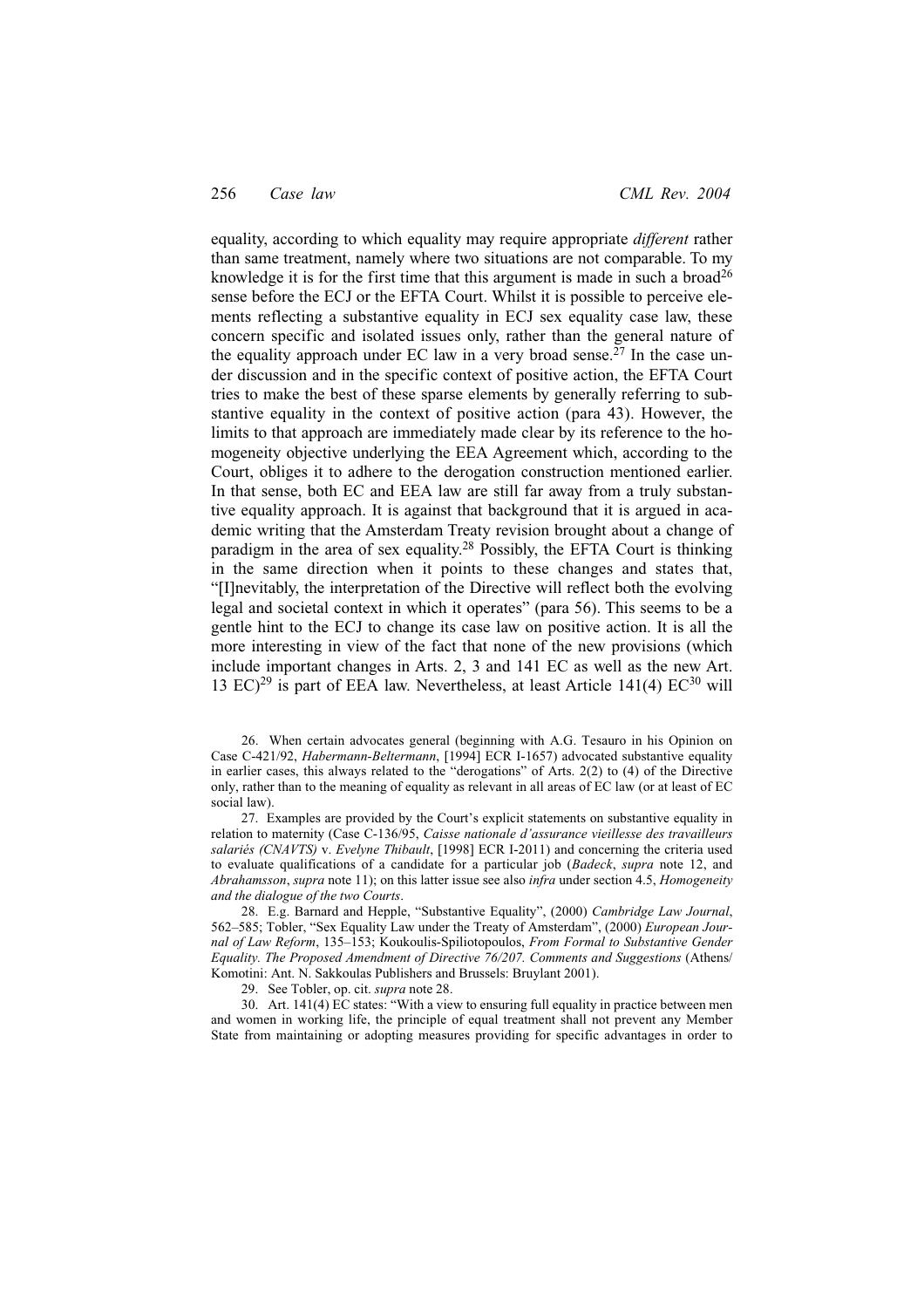eventually be relevant in that framework, albeit only in an indirect manner, namely once Article  $2(8)$  of the revised Directive<sup>31</sup> is part of EEA law. In so far, the EFTA Court in making its remark about the importance of the changes in EC law appears to act *pro futuro* as far as the legal order which it is called to interpret and apply in its judgments is concerned. This is a new and particularly interesting constellation in the ongoing dialogue between the EFTA Court and the Court of Justice.

### 4.5. *Homogeneity and the dialogue of the two Courts*

As was noted earlier, the Court's finding in the case under discussion can be explained by the homogeneity principle: given the existing ECJ case law, the outcome was inevitable. It should nevertheless be added that strictly speaking Article 6 EEA and Article 3(1) SCA require that the provisions of the EEA Agreement, in so far as they are identical in substance to corresponding rules of the EC and ECSC law, "shall, in their implementation and application, be interpreted in conformity with the relevant rulings of the Court of the Justice of the European Communities given *prior to the date of signature of this Agreement*" (emphasis added). In fact, all important ECJ case law on positive action dates from after 2 May 1992.<sup>32</sup> If the EFTA Court nevertheless relies on this case law, it is because it takes the additional obligation of paying "due account" to ECJ case law dating from after 2 May 1992 (Article  $3(1)$  SCA) very seriously. As Carl Baudenbacher,<sup>33</sup> now president of the EFTA Court, remarks in one of his articles on this issue, "homogeneity must be aspired to irrespective of whether an ECJ ruling was given before or after 2 May 1992." The same writer<sup>34</sup> also observes that the homogeneity provi-

make it easier for the under-represented sex to pursue a vocational activity or to prevent or compensate for disadvantages in professional careers."

 31. Art. 2(8) provides: "Member States may maintain or adopt measures within the meaning of Article 141(4) of the Treaty with a view to ensuring full equality in practice between men and women?

 32. From the time before that date there are only two statements of a very general nature with no actual cases relating to them. In Case 184/83, *Ulrich Hofmann* v. *Barmer Ersatzkasse*, [1984] ECR 3047 (para 20), the Court explained that paras. 2 to 4 of Art. 2 "indicate, in various respects, the limits of the principle of equal treatment laid down by the Directive". In Case 312/ 86, *Commission* v. *France*, [1988] ECR 6315 (para 15), the Court remarked that "[t]he exception provided for in Article 2(4) is specifically and exclusively designed to allow measures which, although discriminatory in appearance, are in fact intended to eliminate or reduce actual instances of inequality which may exist in the reality of social life".

 33. Baudenbacher, "The Contribution of the EFTA Court to the homogenuous development of the law in the European Economic Area", (1997) *European Business Law Review*, 239–247 and 254–258, 240.

 34. Baudenbacher, "Ist die Rechtsprechung des EFTA-Gerichtshofs für Österreich relevant?", in Baudenbacher, Mayer and Torggler (Eds.), *Ein Leben in Praxis und Wissenschaft.*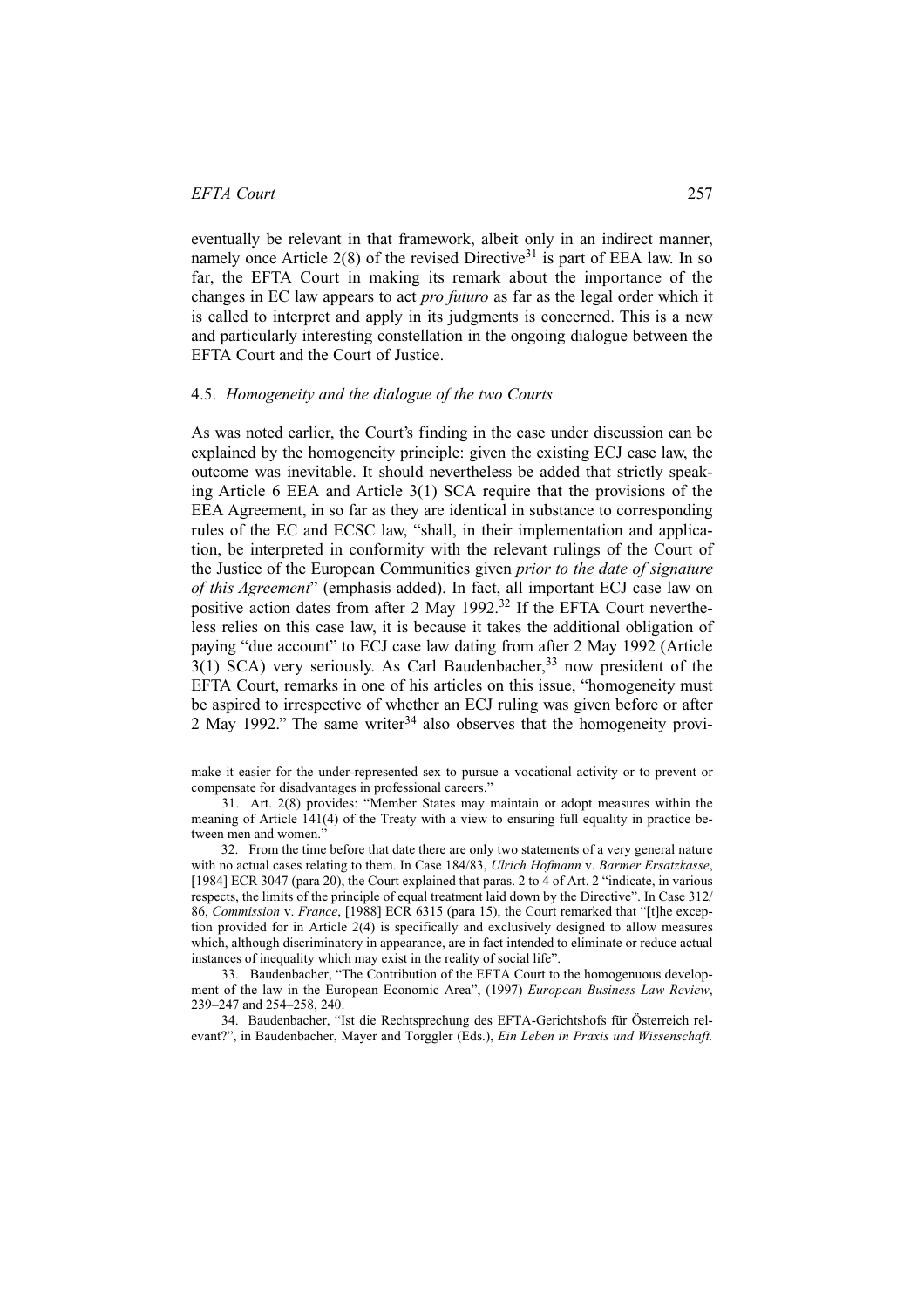sions in the EEA Agreement are based on the assumption that a given legal question is first decided by the ECJ whilst this is in reality not always the case. In fact, in most cases the EFTA Court is faced with questions that have not yet been addressed by the ECJ. As was already noted, in some respects this is also true in the case under discussion. As for the EFTA Court's remarks relating to the Amsterdam changes, it seems that the Court hopes to influence the ECJ in its future interpretation of the relevant law. This is all the more interesting in view of the fact that there is already case law decided on the basis of Article 141(4) EC (if together with Art. 2(4) of the Directive; *Abrahamsson*, <sup>35</sup> *Lommers*36). Apparently, the fact that this case law does not really differ from that decided only on the basis of the Directive in its original version, does not seem satisfying in the eyes of the EFTA Court which therefore would like to see a change. The ECJ is under no explicit legal obligation to follow the EFTA Court's case law but Baudenbacher argues that such a duty nevertheless follows from the context of the EEA Agreement.<sup>37</sup> It will therefore be interesting to see the ECJ's approach in its future decisions on positive action.

The same also applies in relation to another statement in the EFTA Court's decision which reflects a wish on the side of the EFTA Court to further develop the existing ECJ case law. This concerns the emphasis put by the Court on the importance of female life experience in relation to candidates' qualifications. The Court rightly observes that under the present state of the law (which requires an objective assessment of the candidates and preference of the best), the criteria for assessing the qualifications of candidates are essential. The Court in that context points to the danger that in such an assessment factors are considered that, on empirical experience, tend to place female candidates at a disadvantage in comparison with male candidates (this was, precisely, the concern behind the positive action measure that was at the basis of the Swedish case *Abrahamsson*). Against this background, the Court is certainly right when stating that directing awareness to such factors could re-

*Festschrift Walter Barfuss zum 65. Geburtstag* (Wien, Manzsche Verlags- und Universitätsbuchhandlung 2002), pp. 9–28, at 14, with further references.

- 35. See note 10 *supra*.
- 36. See note 9 *supra*.

 37. The ECJ does occasionally refer to the case law of the EFTA Court. An interesting example is provided by the case law on the precautionary principle according to which the Member States – without having to wait until the reality and seriousness of those risks are fully demonstrated – may take protective measures in relation to products if scientific uncertainty persists as regards the existence or extent of real risks to human health. For examples, see Case C-236/01, *Monsanto Agricoltura Italia SpA and Others* v. *Presidenza del Consiglio dei Ministri and Others*, judgment of 9 Sept. 2003, nyr, para 106; also Case 192/01, *Commission* v. *Denmark*, judgment of 23 Sept. 2003, nyr, paras. 49 and 50.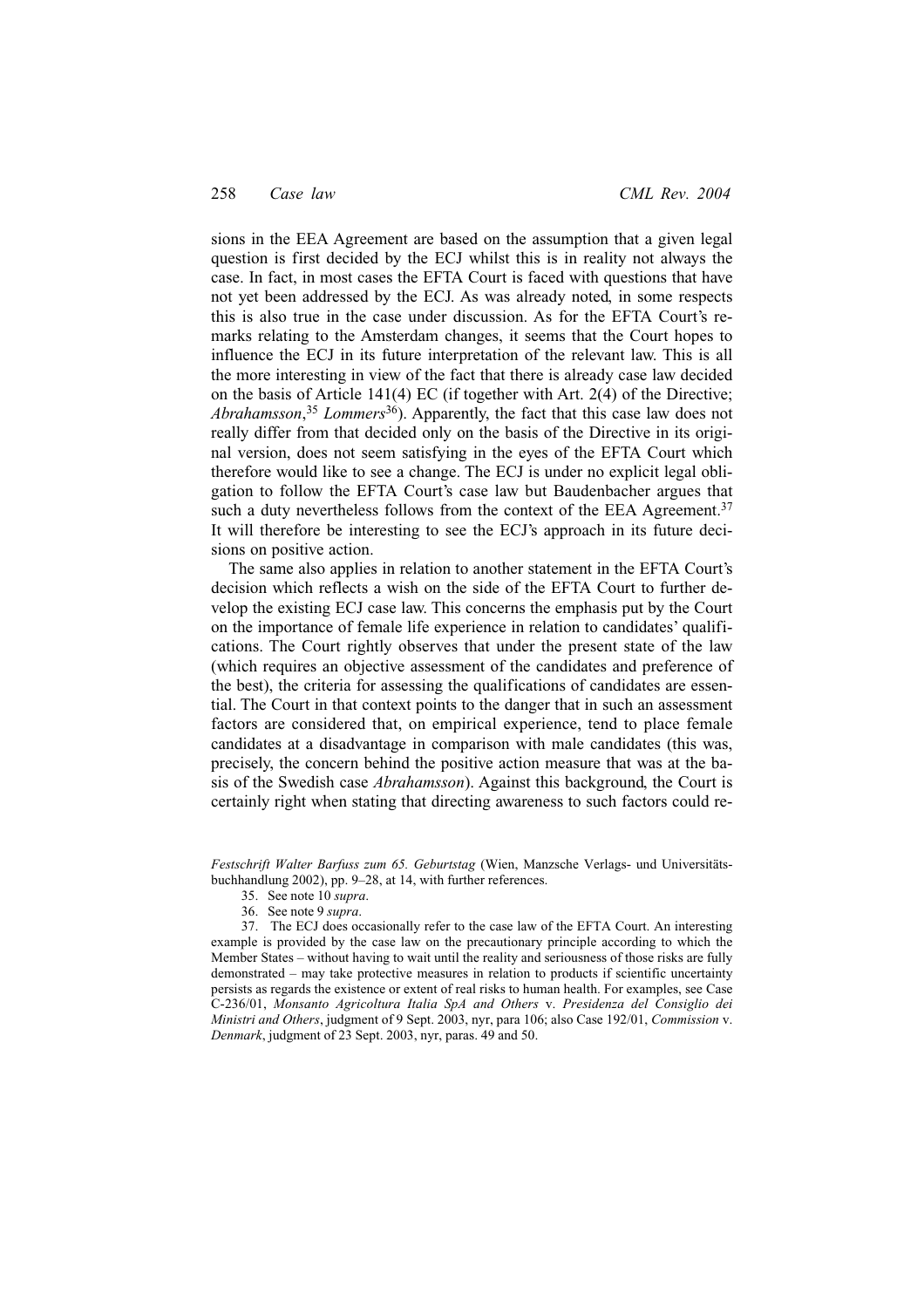duce actual instances of gender inequality. The Court adds (para 57): "Furthermore, giving weight to the possibility that in numerous academic disciplines female life experience may be relevant to the determination of the suitability and capability for, and performance in, higher academic positions, could enhance the equality of men and women, which concern lies at the core of the Directive." This is a very important statement which, again, is new in this general form. The Court of Justice had taken initial steps in this direction in *Badeck*, <sup>38</sup> in relation to the requirement under national law that capabilities and experience which have been acquired by carrying out family work are to be taken into account in so far as they are of importance for the suitability, performance and capability of candidates. The ECJ noted that these criteria, which in general favour women, "are manifestly intended to lead to an equality which is substantive rather than formal, by reducing the inequalities which may occur in practice in social life" (para 32). With its statement about female life experience as a potentially important factor of qualification, the EFTA Court goes a step further.<sup>39</sup> From a practical perspective, the assessment of qualifications is particularly important because it concerns a point in the analysis that is earlier than that of positive action. Given the fact that under the existing law positive action can be an issue only in the case of equal qualifications, given also Norway's longstanding and rather unsuccessful attempts in the context of positive action, the EFTA Courts is quite right in drawing the attention to that earlier level. Indeed, if (part of) the problem of underrepresentation could be solved on that level, positive action would be much less of an issue. It is therefore to be hoped that the ECJ will follow the direction indicated by the EFTA Court in that regard.

# **5. Concluding remarks**

When the internet news service "*EUobserver*" reported the case under discussion, it gave a heading: "EFTA Court: No to positive discrimination".<sup>40</sup> The above comments show that, quite apart from the problematic terminology used by the service, this is far too simple. First, the EFTA Court said "no" to one very specific type of positive action only, namely the earmarking of academic positions for women without an assessment of male candidates and without any element of flexibility. All other measures practised by Nor-

 <sup>38.</sup> See note 11 *supra*; this was later repeated in *Abrahamsson* (para 47).

 <sup>39.</sup> It could even be argued that in doing so the Court in fact accepts a milder version of the arguments brought forward in the context of Art. 2(2) of the Directive.

 <sup>40.</sup> www.euobserver.com/index.phtml?aid=9139 (last accessed on 30 Sept. 2003).